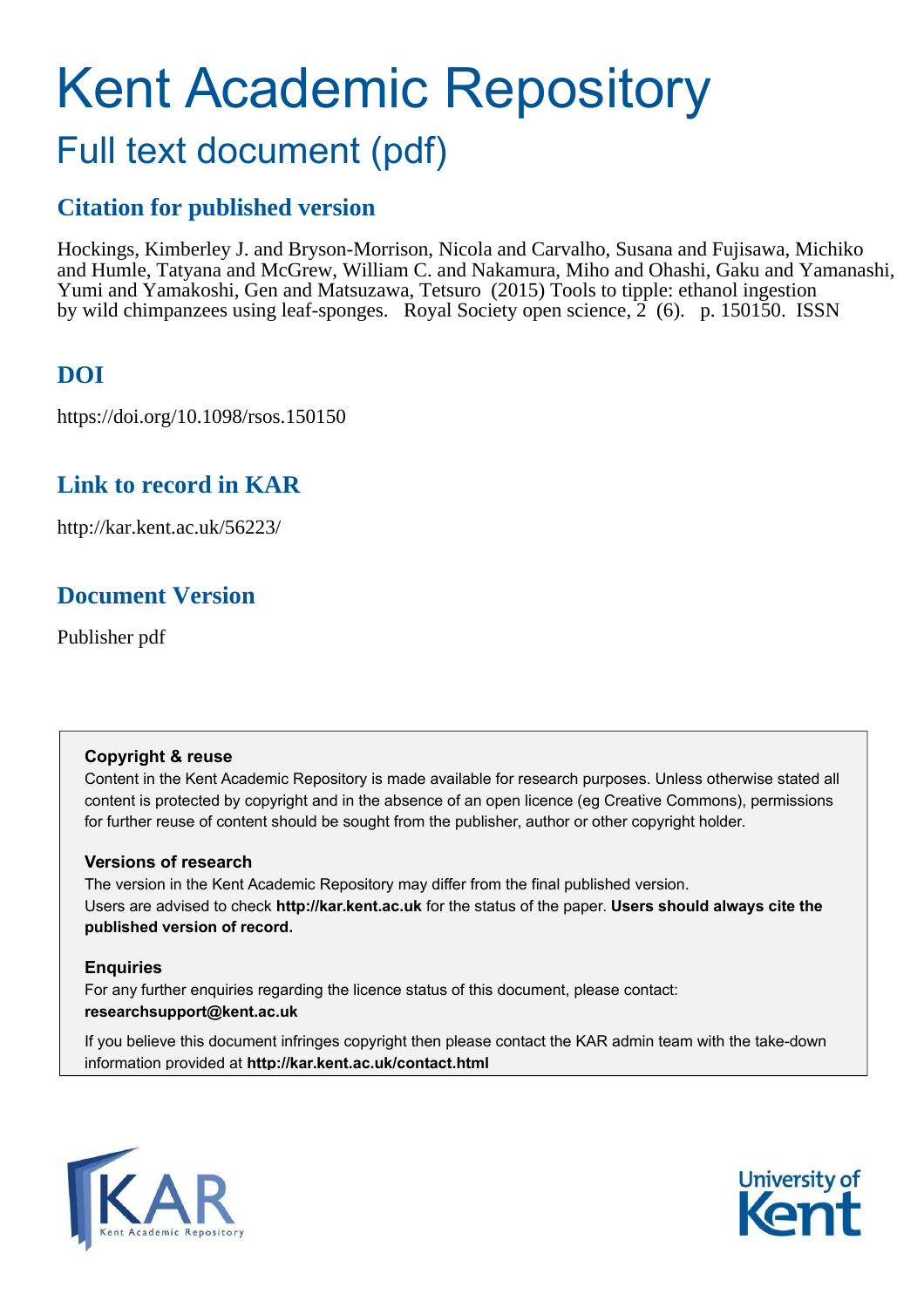## **ROYAL SOCIETY OPEN SCIENCE**

### **rsos.royalsocietypublishing.org**

## Research



**Cite this article:** Hockings KJ et al. 2015 Tools to tipple: ethanol ingestion by wild chimpanzees using leaf-sponges. R. Soc. open sci.**2**: 150150. http://dx.doi.org/10.1098/rsos.150150

Received: 15 April 2015 Accepted: 14 May 2015

### **Subject Category:**

Biology (whole organism)

**Subject Areas:** behaviour/evolution

### **Keywords:**

ethanol ingestion, elementary tool-use, great apes, raffia palm

#### **Author for correspondence:**

Kimberley J. Hockings e-mail: [hock@fcsh.unl.pt](mailto:hock@fcsh.unl.pt)

Electronic supplementary material is available at http://dx.doi.org/10.1098/rsos.150150 or via http://rsos.royalsocietypublishing.org.



# Tools to tipple: ethanol ingestion by wild chimpanzees using leaf-sponges

Kimberley J. Hockings<sup>1,2</sup>, Nicola Bryson-Morrison<sup>3</sup>, , Susana Carvalho<sup>4,5</sup>, Michiko Fujisawa<sup>6,7</sup>, Tatyana Humle<sup>3</sup>, William C. McGrew<sup>8</sup>, Miho Nakamura<sup>9</sup> , Gaku Ohashi<sup>9,10,11</sup>, Yumi Yamanashi<sup>9</sup>, Gen Yamakoshi<sup>12</sup> and Tetsuro Matsuzawa<sup>6,10</sup>

<sup>1</sup>Centre for Research in Anthropology (CRIA-FCSH/UNL), Lisbon 1069-061, Portugal <sup>2</sup> Anthropology Centre for Conservation, Environment and Development, Oxford Brookes University, Oxford OX3 0BP, UK <sup>3</sup> School of Anthropology and Conservation, University of Kent, Canterbury CT2 7NR, UK <sup>4</sup> Center for the Advanced Study of Hominid Paleobiology, George Washington University, Washington DC, 20052, USA <sup>5</sup> Interdisciplinary Center for Archaeology and Evolution of Human Behavior, Universidade do Algarve, Faro 8005-139, Portugal <sup>6</sup> Primate Research Institute, Kyoto University, Inuyama 484-8506, Japan <sup>7</sup> Center for Southeast Asian Studies, Kyoto University, Kyoto 606-8501, Japan 8 Department of Archaeology and Anthropology, University of Cambridge, Cambridge CB2 1QH, UK <sup>9</sup>Wildlife Research Center, Kyoto University, Kyoto 606-8203, Japan <sup>10</sup> Japan Monkey Centre, Inuyama 484-0081, Japan <sup>11</sup>Chubu University, Kasugai 487-8501, Japan <sup>12</sup> Center for African Area Studies, Kyoto University, Kyoto 606-8501, Japan **CD** KJH, [0000-0002-6187-644X](http://orcid.org/0000-0002-6187-644X)

African apes and humans share a genetic mutation that enables them to effectively metabolize ethanol. However, voluntary ethanol consumption in this evolutionary radiation is documented only in modern humans. Here, we report evidence of the long-term and recurrent ingestion of ethanol from the raffia palm (*Raphia hookeri,* Arecaceae) by wild chimpanzees (*Pan troglodytes verus*) at Bossou in Guinea, West Africa, from 1995 to 2012. Chimpanzees at Bossou ingest this alcoholic beverage, often in large quantities, despite an average presence of ethanol of 3.1% alcohol by volume (ABV) and up to 6.9% ABV. Local people tap raffia palms and the sap collects in

2015 The Authors. Published by the Royal Society under the terms of the Creative Commons Attribution License http://creativecommons.org/licenses/by/4.0/, which permits unrestricted use, provided the original author and source are credited.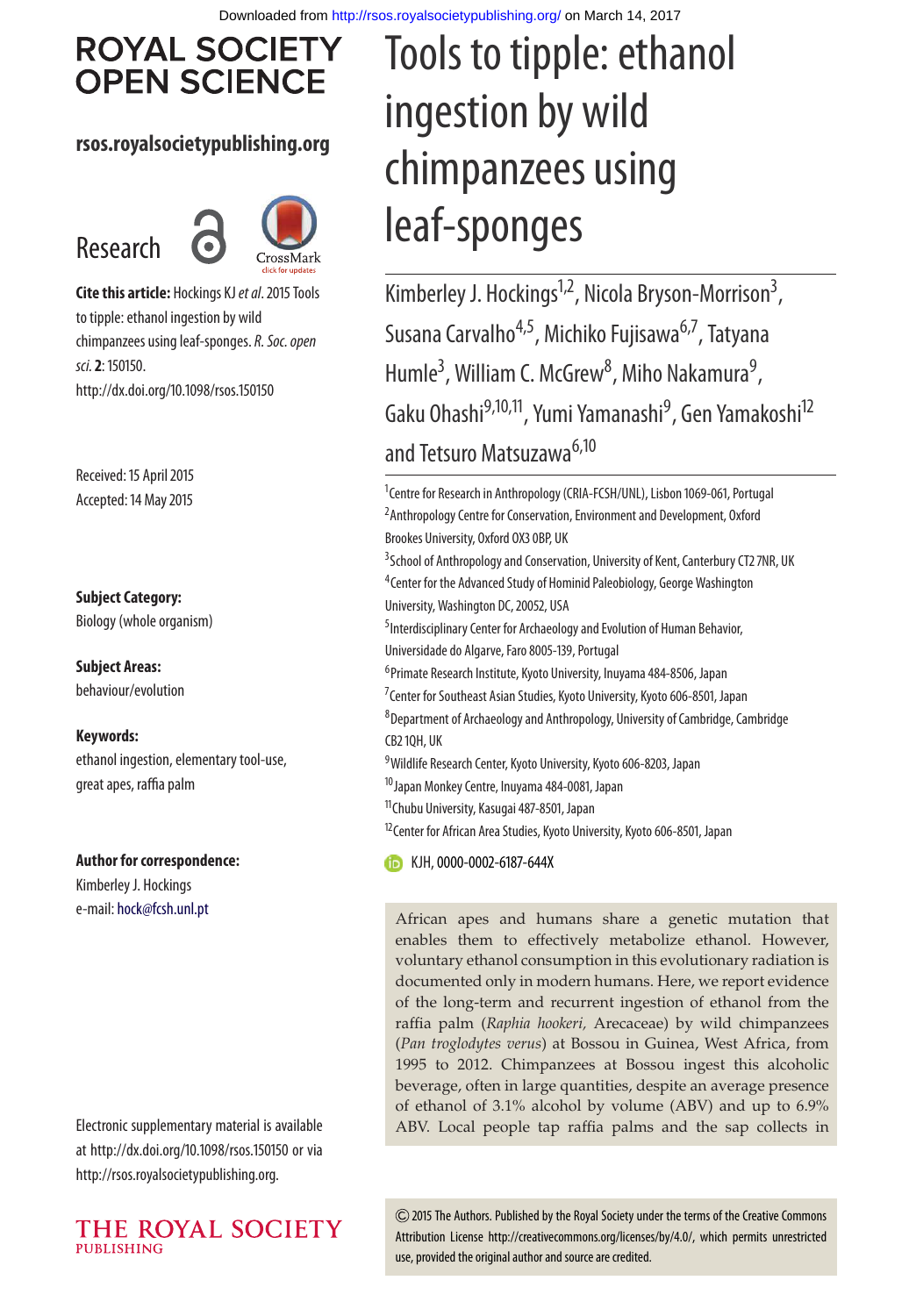plastic containers, and chimpanzees use elementary technology—a leafy tool—to obtain this fermenting sap. These data show that ethanol does not act as a deterrent to feeding in this community of wild apes, supporting the idea that the last common ancestor of living African apes and modern humans was not averse to ingesting foods containing ethanol.

## 1. Background

The 'drunken monkey hypothesis' states that natural selection favoured those primates with an attraction to ethanol (commonly referred to as alcohol) because it was associated with proximate benefits (e.g. acting as an appetite stimulant or a cue to finding fruit, or as an unavoidable consequence of a frugivorous diet, etc.), consequently increasing caloric gains [\[1,](#page-5-0)[2\]](#page-5-1). Anecdotes about wild non-human primates ingesting ethanol abound, although most remain non-validated, with few exceptions. The slow loris (*Nycticebus coucang*) ingests fermented nectar (of up to 3.8% ethanol content) from the Bertam palm (*Eugeissona tristis*) [\[3\]](#page-5-2). Introduced green monkeys, *Chlorocebus sabaeus*, on St Kitts target tourist cocktails, although quantitative behavioural data examining ethanol consumption have been published only on captive monkeys in a nearby facility [\[4,](#page-5-3)[5\]](#page-5-4). Empirical data on primate ethanol ingestion in nature are required to examine the conditions that might favour ethanol consumption in primates, for example as a by-product of frugivory [\[6\]](#page-5-5). However, Milton [\[7\]](#page-5-6) argued based on questionnaires on primate feeding behaviour directed at field primatologists that primates are not attracted to, and rarely eat, over-ripe fruit (which contain higher levels of ethanol than unripe or ripe fruit [\[8\]](#page-5-7)), and so intoxication in the wild is almost non-existent.

<span id="page-2-0"></span>Despite the apparent rarity of ethanol ingestion among non-human primates in nature, ethanol consumption occurs in every modern human society that has access to fermentable raw materials [\[9\]](#page-5-8). Hence, it has been suggested that ethanol ingestion provided an adaptive benefit to human ancestors, and by extension, perhaps also other apes. From different points in the approximately 70 Myr of primate evolution, Carrigan *et al.* [\[10\]](#page-5-9) resurrected ancestral alcohol dehydrogenase 4 enzymes (an enzyme expressed in the upper gastrointestinal tract) and identified a single mutation occurring about 10 Ma, when the last common ancestor of living African apes and modern humans [\[11\]](#page-5-10) experienced a genetic mutation that increased by 40-fold the rate that ethanol was metabolized. Our observational study details habitual (i.e. occurs repeatedly in several individuals) ethanol consumption among Bossou chimpanzees in West Africa, thus bolstering this molecular finding by demonstrating that ethanol does not act as a deterrent to feeding in this community of wild apes.

## 2. Methods

Raffia palms, which occur naturally in seasonally flooded areas [\[12\]](#page-5-11), are traditionally tapped by humans close to the crown of mature palms, which produces fermented palm sap year-round [\[13\]](#page-5-12). The natural sugars in the palm sap quickly ferment into ethanol. Villagers at Bossou, Guinea install a modified plastic container (of 5–30 l volume) to collect the dripping sap, and then cover the container with leaves to avoid contamination. The tappers collect all the fermented sap from the container in the early morning (06.00– 08.00 h) and late afternoon (16.00–18.00 h), and it is usually consumed quickly (i.e. within 24 h) without processing.

Local harvesters are fully aware of the increased risks of tapping raffia palms within the chimpanzees' home range area, but do not remain in proximity to the palm throughout the day, making it difficult to guard against chimpanzee feeding. Over the years, Bossou researchers have witnessed chimpanzees ingesting the palm sap; several individuals sometimes take part in a single drinking session. Each individual was coded for only one event per session (for independence of data-points). We defined a drinking *event* from when an individual inserted a drinking tool into the container until that individual ceased drinking and descended to the ground. We defined a drinking *session* from when the first individual of a party started to drink until the last remaining chimpanzee at the top of the crown ceased drinking and descended the palm. Within a drinking session, we analysed drinking events per individual. Individuals of 12 years and older were classified as adults, and individuals aged less than 12 years were classed as immatures [\[14\]](#page-5-13). Infants (0–3 years) were excluded from all analyses, as they did not make and use their own drinking tools [\[15\]](#page-5-14). The duration of drinking events was included only if we saw the complete drinking event. We did not test individual differences in palm sap ingestion, as the number of observations per individual was too low.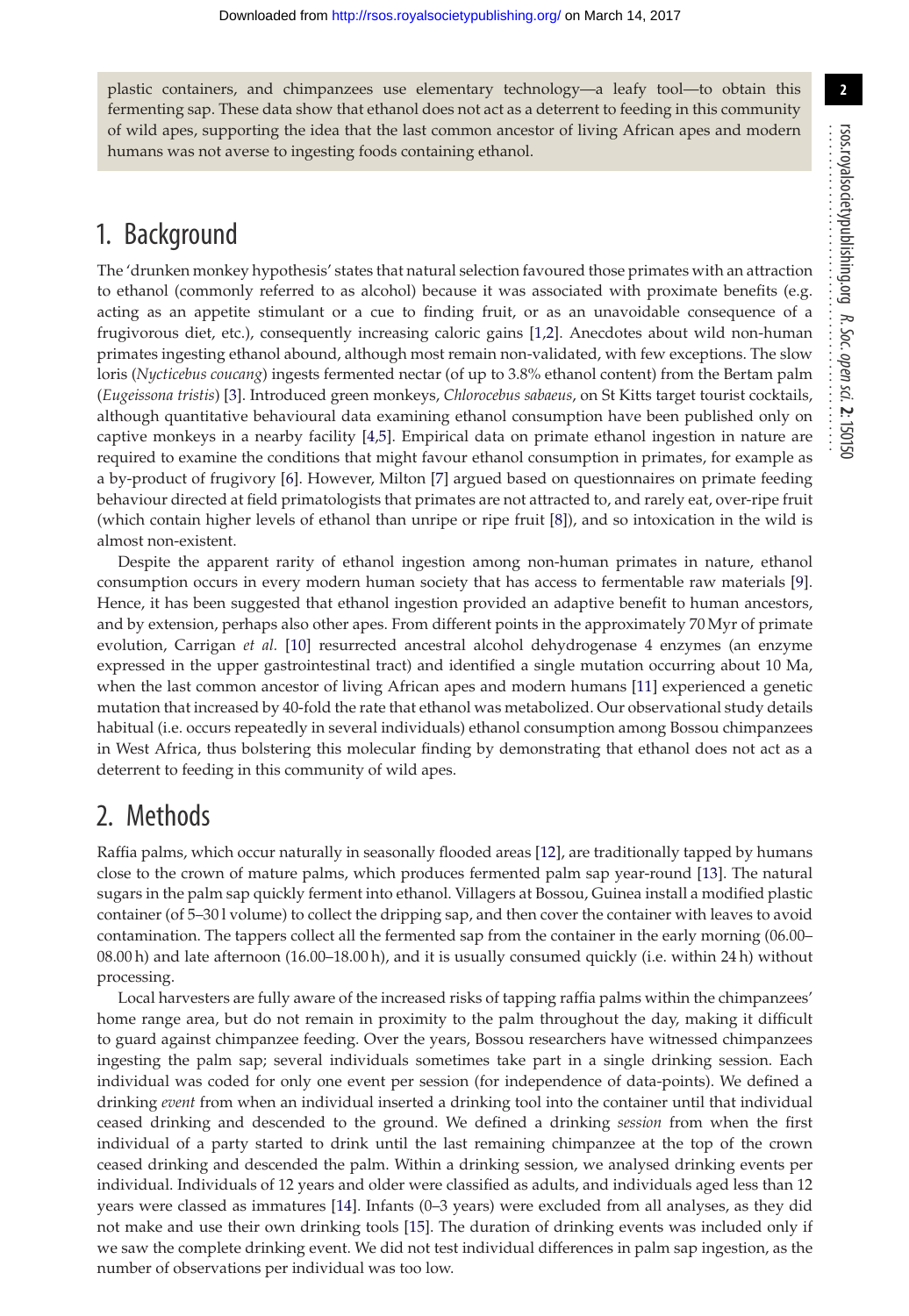

<span id="page-3-0"></span>Figure 1. Box plot (showing maximum and minimum values as whiskers above and below the central rectangle which spans the first quartile to the third quartile; the segment inside the rectangle shows the median, and outliers are open circles) for % alcohol by volume (ABV) of palm sap from 16 raffia palms, collected at 2 h intervals (i.e. 08.00–18.00 h) throughout the day. Data presented in f[igure 1](#page-2-0) come from 88 samples (maximum of six samples collected daily per raffia palm; data were unavailable for only eight of 96 samples that could have been collected, see electronic supplementary material, table S1). Sap sampled at 08.00 h had accumulated overnight, about 14 h after the previous batch of fermented sap was harvested. Following the morning harvest, fresh sap accumulated in the container until the evening harvest.

Chimpanzees use leaves as tools in various contexts. To ingest fluids, chimpanzees often use leafy tools, a technique that is ubiquitous among wild chimpanzee communities [\[16\]](#page-5-15). An individual detaches leaves, and then folds or crumples them inside the mouth to produce a drinking tool, i.e. a leaf-fold, leaf-scoop or a leaf-sponge [\[17](#page-5-16)[,18\]](#page-5-17). The tool is immersed in the fluid, then retrieved and inserted into the mouth for compressive extraction between the tongue and palate [\[19\]](#page-5-18). We analysed 12 drinking events from video-clips (from seven individuals FF, YL, JJ, VI, Yo, Jr, Ju, over six sessions) in which the drinking individual was clearly observable, to calculate the rate of drinking (i.e. how many dips per min). Adults averaged 9.25 dips min−<sup>1</sup> (*n* = 9, s.d.: 2.21) and immatures averaged 9.7 dips min−<sup>1</sup> (*n* = 3, s.d.: 4.40). Tonooka [\[17\]](#page-5-16) calculated that in each drinking action, an individual (age-classes combined) sucked-up approximately 10 ml of water using a leaf tool, but the range was probably 10–50 ml per dip [\[15,](#page-5-14)[19\]](#page-5-18). For calculations, we use the 10 ml value as a conservative measure of fluid obtained per dip. However, as leafy tools made by immatures were less efficient than those of adults (tended to be smaller and carry a smaller volume of water) [\[15](#page-5-14)[,18,](#page-5-17)[19\]](#page-5-18), we used data only from adult individuals for subsequent analyses. We estimated how many dips an adult individual made based on the duration of the drinking event (i.e. drinking duration in minutes multiplied by 9.25).

We calculated the ethanol content (% alcohol by volume (% ABV)) of palm sap using refractometer (Zeiss) and hydrometer (SG) readings from 16 raffia trees occurring within the chimpanzees' home range. We collected samples at times when chimpanzees usually obtained the accumulated sap. Typical accuracy of these instruments is generally  $\pm 0.5\%$  ABV. We took all measurements within the temperature limits of the refractometer and avoided direct sunlight. For each sample, 100 ml of palm sap was collected *in situ* at the morning harvest (06.00–08.00 h), and every 2 h thereafter, until the evening harvest (16.00–18.00 h), and hydrometer and refractometer readings were taken immediately. To ensure that calculations of ethanol quantities ingested by chimpanzees represented the time of day a chimpanzee drinking session occurred, we divided time of day into two categories: (i) high ethanol—08.00, 16.00, 18.00 h, where sap averaged more than 3% ethanol, and (ii) low ethanol—10.00– 14.00 h where sap averaged below 3% [\(figure 1\)](#page-2-0). During the high ethanol time of day, sap averaged 3.5% ABV. During the low ethanol time of day, sap averaged 2.8% ABV. For each adult fermented palm sap drinking event for which drinking duration data were available  $(n = 28)$ , we calculated the approximate amount of ethanol ingested by each individual (ml). Means are presented with standard errors.

rsos.royalsocietypublishing.org

R. Soc. open sci.

................................................

**2**: 150150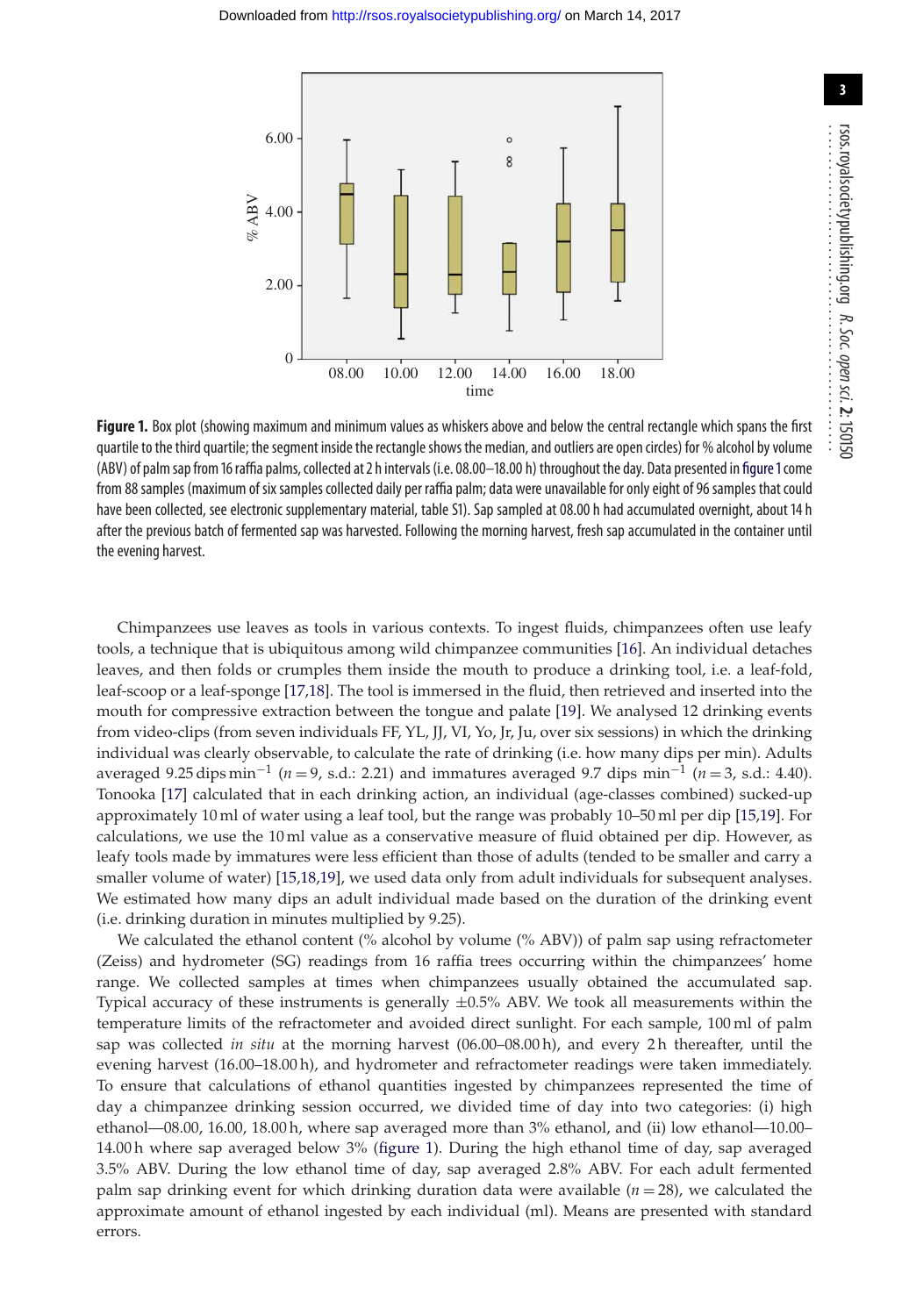

Figure 2. Adult male chimpanzee (FF) uses a leaf tool to drink raffia sap from a container (see also electronic supplementary material, video S1): (a) FF inserts right hand holding the leaf tool into the fermented palm sap container, (b) retrieves the leaf tool that is soaked in fermented palm sap and (c) transfers the soaked leaf tool to his mouth to drink the palm sap it carries (photos by M. Nakamura, 28 December 1996, see electronic supplementary material, table S2, session 2).

## 3. Results

The ethanol content of palm sap collected from 16 raffia palms within the Bossou chimpanzees' home range averaged  $3.1 \pm 0.2\%$  ABV. Between 06.00 and 18.00 h, the maximum ethanol content recorded was 6.9% ABV [\(figure 1\)](#page-2-0). The elapsed time since the sap in the container had last been collected influenced the ethanol content of the sap (i.e. the ethanol content of sap draining into the container continued to increase after the early morning or late afternoon collection; electronic supplementary material, table S1), but trees also varied significantly (repeated-measures ANOVA: time:  $F_{5,67} = 5.42$ ,  $p < 0.001$ ; tree:  $F_{15,67} = 18.16$ ,  $p < 0.001$ ).

Over 17 years, we observed 51 fermented palm sap drinking events recorded during 20 drinking sessions involving 13 adult and immature individuals (electronic supplementary material, table S2). Chimpanzees always used a leaf tool to drink, making a crushed or folded leaf 'sponge' from the leaves placed as a protective covering by villagers or from plants growing nearby. This absorbent extractive tool was dipped into the small opening of the fermented palm sap container (see [\[19\]](#page-5-18) for an ethogram of leaf tool-use), then retrieved and put into the mouth for drinking. Individuals either co-drank, with drinkers alternating dips of their leaf-sponges into the fermented palm sap [\[20\]](#page-5-19), or one individual monopolized the container [\(figure 2](#page-3-0) and electronic supplementary video S1, also see [\[21\]](#page-5-20)), while others waited their turn. Thirteen of 26 adult and immature individuals present in the Bossou community between 1995 and 2012 (excluding infants) were never seen ingesting palm sap (see [\[21\]](#page-5-20) for Bossou lineage).

Chimpanzees drank palm sap at a rate of 0.18 sessions 100 h−<sup>1</sup> (i.e. three drinking sessions were observed in 1673 h of observation over a 12-month period) [\[22\]](#page-5-21). Drinking sessions occurred across months and seasons and at various times of the day (from 07.00 to 17.54 h), with no evidence of chimpanzees ingesting palm sap at night. Adult individuals averaged  $9.25 \pm 0.74$  dips per min (calculated from nine video-clips of independent drinking events). Adult drinking events ranged from 50 to 1920 s (mean:  $636 s \pm 103$ ,  $n = 28$  events, six individuals), with individuals averaging  $1.0 \pm 0.21$  of fermented palm sap per drinking event  $(n = 28; \text{range} = 0.1–3.01)$ . Males accounted for 34 of the 51 events; however, one adult male in particular (FF) accounted for 14 of 51 events (electronic supplementary material, table S2). The amount of ethanol ingested per event ranged from about 2.5 to 84.9 ml (electronic supplementary material, table S2), with no sex difference (males: mean =  $31.3 \pm 5.3$ ; females: mean = 25.1  $\pm$  11.8; one-way ANOVA:  $F_{1,26} = 0.319$ ,  $p = 0.57$ ). An individual that ingested a small quantity of palm sap in one drinking event could ingest a greater quantity in other events, and an individual that ingested a high quantity in one event was not averse to ingesting ethanol again shortly thereafter (electronic supplementary material, table S2).

### 4. Discussion

We document the first quantitative assessment of chimpanzees ingesting ethanol in the wild. Chimpanzees ingest fermented palm sap at Bossou rarely, but habitually. They use leaves to soak up and drink the sap, and like other chimpanzee communities that produce tools for drinking (e.g. mosssponging at Budongo, Uganda [\[23\]](#page-5-22)), the behaviour is consistent with some degree of social transmission [\[16\]](#page-5-15). All age and sex classes ingested palm sap, and there was no sex bias in the quantity of ethanol ingested during a feeding event. In addition, there does not appear to be a pattern in the amounts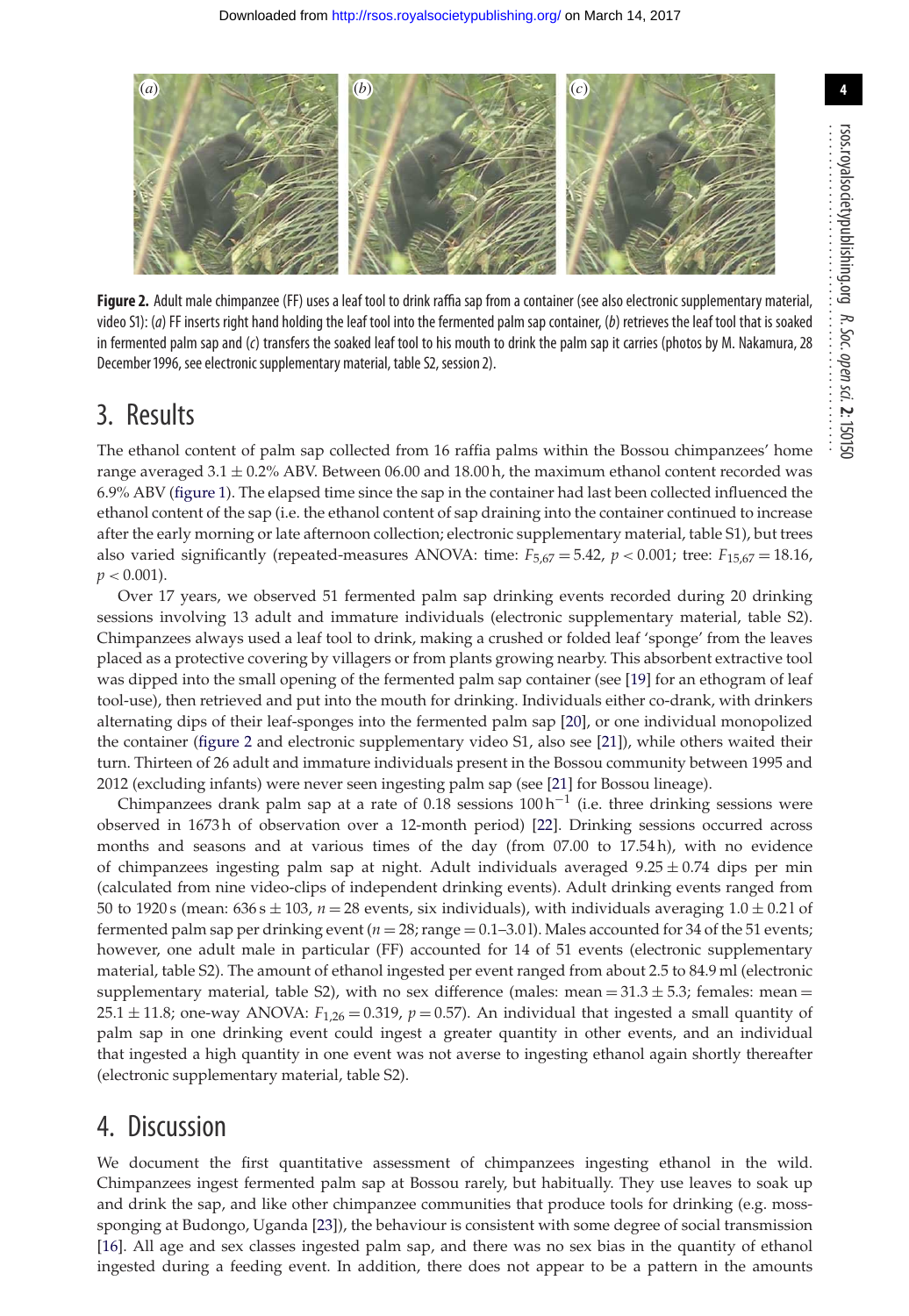ingested by the same individual in different events. Some of the chimpanzees at Bossou consumed significant quantities of ethanol and displayed behavioural signs of inebriation. Researchers rarely collected detailed behavioural data before versus after exposure to ethanol, but some drinkers rested directly after imbibing fermented sap.

<span id="page-5-21"></span><span id="page-5-12"></span><span id="page-5-11"></span><span id="page-5-0"></span>Fruits ferment naturally and regular ethanol consumption in the wild may be an unavoidable consequence of a frugivorous lifestyle. In the cases documented here, chimpanzees drank the fermented sap of raffia, and hence ethanol consumption was not a direct by-product of frugivory. Furthermore, raffia palm sap drinking is opportunistic, relying on a person having installed the specialized equipment to drain the sap from a mature palm. Other factors beyond the apes' control limit its exposure to fermented palm sap: raffia palms are scarce within the chimpanzees' core range (being mostly found in wetter areas of their range), and while a palm may produce fermented sap for several weeks, it dies after production.

<span id="page-5-23"></span><span id="page-5-22"></span><span id="page-5-13"></span><span id="page-5-3"></span><span id="page-5-2"></span><span id="page-5-1"></span>Raffia sap has a rich composition of vitamins and minerals [\[24\]](#page-5-23), and provides energy in the form of sugars, mostly sucrose and glucose. The simple sugar content [\[25\]](#page-5-24), approximately 10%, makes it sweet and palatable, even with ethanol. The raffia palm sap ferments very quickly and the ethanol produces a distinctive odour and taste. Nonetheless, we observed individuals repeatedly consuming fermented palm sap—often in large quantities—suggesting that accidental ethanol ingestion is unlikely. Our results clearly indicate that ethanol is not an absolute deterrent to chimpanzee feeding in this community. An experimental trial to provide chimpanzees with access to fermenting and non-fermenting palm sap is needed to test if gustation is a straightforward proximate explanation for the fermented palm sap ingestion (i.e. whether ethanol is an attractant).

<span id="page-5-26"></span><span id="page-5-25"></span><span id="page-5-24"></span><span id="page-5-15"></span><span id="page-5-14"></span><span id="page-5-5"></span><span id="page-5-4"></span>Chimpanzees are intelligent, highly dextrous and variably technical; they use tools to access hardto-reach food sources [\[26,](#page-5-25)[27\]](#page-5-26). Lacking natural containers, Bossou chimpanzees use leaf tools to access fermented palm sap that has been tapped by people, and show no evidence of being able to obtain sap without human affordance. However, wild sources of ethanol (including fermented fruits and nectars) are available to chimpanzees, as for other primates [\[2](#page-5-1)[,3\]](#page-5-2), but quantitative measurements of ethanol coupled with direct observations of feeding behaviour are as yet lacking. Unlike examples of primates ingesting anthropogenic sources of ethanol elsewhere, such as introduced green monkeys at St Kitts targeting tourist cocktails, chimpanzee attraction to fermented palm sap at Bossou does not result from former provisioning of ethanol by local people.

<span id="page-5-28"></span><span id="page-5-27"></span><span id="page-5-19"></span><span id="page-5-18"></span><span id="page-5-17"></span><span id="page-5-16"></span><span id="page-5-9"></span><span id="page-5-8"></span><span id="page-5-7"></span><span id="page-5-6"></span>Carrigan *et al.* [\[10\]](#page-5-9) suggest that an enhanced ability to metabolize ethanol in the last common ancestor of living African apes and humans may have arisen from a more terrestrial lifestyle with its increased likelihood of encountering fermenting fruits on the ground. Apes rarely feed on fleshy fruits after they have fallen to the ground, although some fruit species, such as *Parinari* spp. and *Treculia africana*, are often gathered by chimpanzees from the ground and eaten [\[28–](#page-5-27)[30\]](#page-5-28). Data on ethanol ingestion (if present) among gorillas (*Gorilla gorilla*) and bonobos (*Pan paniscus*) would be useful to understand the conditions that favoured this molecular adaptation. Further palaeogenetic and ethological research may offer insight into potential subspecies and interpopulation differences in chimpanzees' ability to oxidize ethanol [\[10\]](#page-5-9). Relevant are the roles of different alcohol dehydrogenases [\[31\]](#page-5-29), the ethanol content of different fruits that vary in their defences against fermentation, and chimpanzee strategies when foraging on foods containing ethanol (i.e. their importance in the diet or role as fallback foods). Examination of these factors should allow further specific testing of the 'drunken monkey hypothesis'.

<span id="page-5-29"></span><span id="page-5-20"></span><span id="page-5-10"></span>Ethics. All research involving wild chimpanzees was non-invasive and strictly adhered to ethics guidelines detailed by the Association for the Study of Animal Behaviour (UK), and the ethical committee at the Center for African Area Studies at Kyoto University. Permission to carry out this fieldwork was granted by the Direction Nationale de la Recherche Scientifique et de l'Innovation Technologique (DNRSIT) and Institut de Recherche Environnementale de Bossou (IREB), and adheres to the legal requirements of the Republic of Guinea in which the research was conducted. Data accessibility. Data can be found in the electronic supplementary material.

Authors' contributions. K.H., W.M. and T.M. conceived and designed the study; K.H., N.B.M., S.C., M.F., T.H., M.N., G.O., Y.Y., G.Y. and T.M. collected the field data; K.H. analysed the data and drafted the manuscript; W.M. helped draft the manuscript; all authors revised the article critically for intellectual content and gave final approval for publication. Competing interests. We have no competing interests.

Funding. Research was supported by: a research fellowship and research grant PTDC/CS-ANT/121124/2010 to K.H. from Fundação para a Ciência e a Tecnologia, Portugal, MEXT grants nos. 20002001 and 24000001, and JSPS-U04- PWS to T.M. who supported most field research costs, a Leverhulme Trust Emeritus Fellowship to W.M., and JSPS KAKENHI grants nos. 25300012 and 24310182 and a RIHN initiative-based project E0-5 to G.Y.